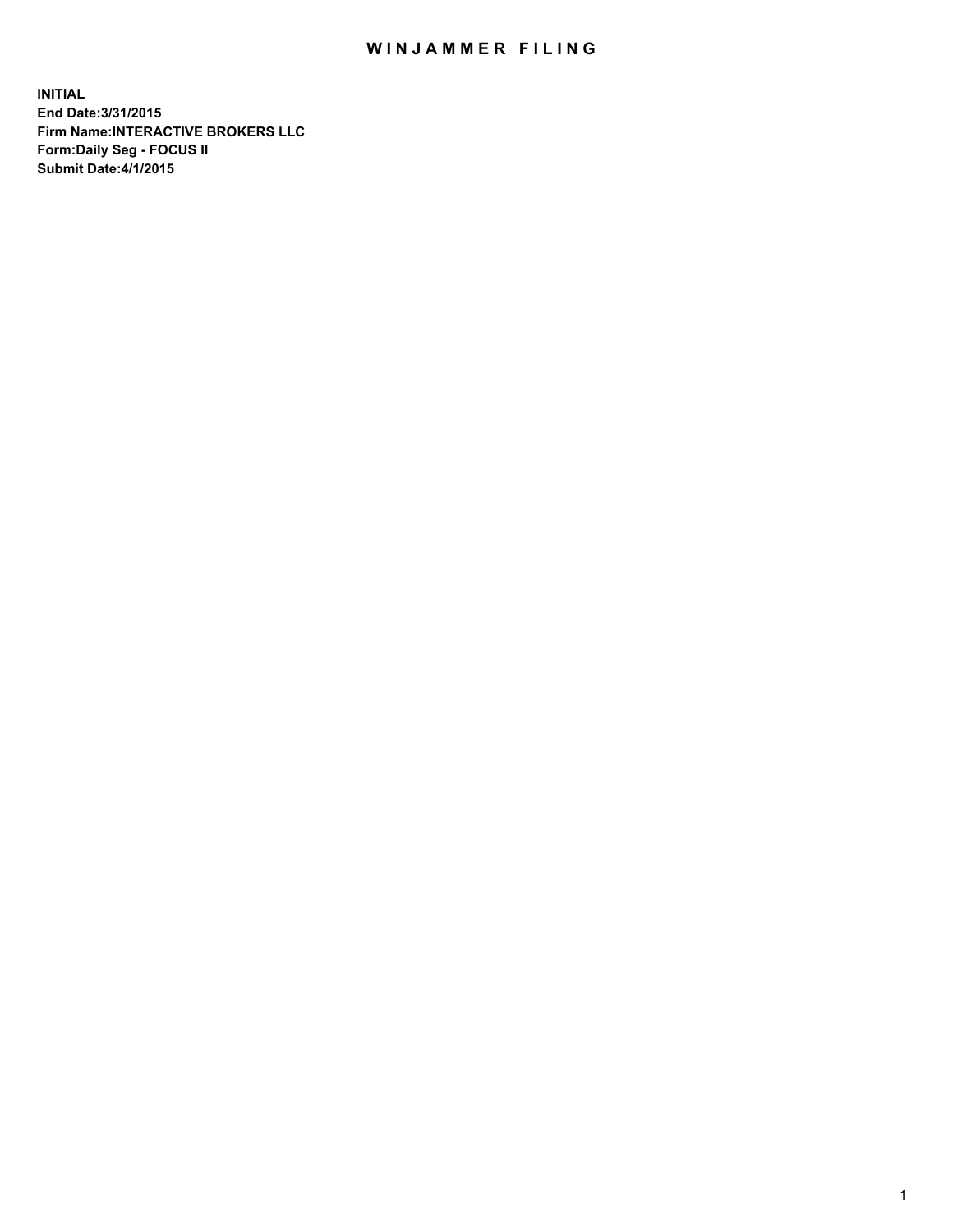## **INITIAL End Date:3/31/2015 Firm Name:INTERACTIVE BROKERS LLC Form:Daily Seg - FOCUS II Submit Date:4/1/2015 Daily Segregation - Cover Page**

| Name of Company<br><b>Contact Name</b><br><b>Contact Phone Number</b><br><b>Contact Email Address</b>                                                                                                                                                                                                                          | <b>INTERACTIVE BROKERS LLC</b><br><b>Michael Ellman</b><br>203-422-8926<br>mellman@interactivebrokers.co<br>m |
|--------------------------------------------------------------------------------------------------------------------------------------------------------------------------------------------------------------------------------------------------------------------------------------------------------------------------------|---------------------------------------------------------------------------------------------------------------|
| FCM's Customer Segregated Funds Residual Interest Target (choose one):<br>a. Minimum dollar amount: ; or<br>b. Minimum percentage of customer segregated funds required:% ; or<br>c. Dollar amount range between: and; or<br>d. Percentage range of customer segregated funds required between:% and%.                         | <u>0</u><br>0<br>155,000,000 245,000,000<br>00                                                                |
| FCM's Customer Secured Amount Funds Residual Interest Target (choose one):<br>a. Minimum dollar amount: ; or<br>b. Minimum percentage of customer secured funds required:% ; or<br>c. Dollar amount range between: and; or<br>d. Percentage range of customer secured funds required between:% and%.                           | $\overline{\mathbf{0}}$<br>0<br>80,000,000 120,000,000<br>0 <sub>0</sub>                                      |
| FCM's Cleared Swaps Customer Collateral Residual Interest Target (choose one):<br>a. Minimum dollar amount: ; or<br>b. Minimum percentage of cleared swaps customer collateral required:% ; or<br>c. Dollar amount range between: and; or<br>d. Percentage range of cleared swaps customer collateral required between:% and%. | $\overline{\mathbf{0}}$<br><u>0</u><br>0 <sub>0</sub><br>0 <sub>0</sub>                                       |
| Current ANC:on<br><b>Broker Dealer Minimum</b><br>Debit/Deficit - CustomersCurrent AmountGross Amount<br>Domestic Debit/Deficit<br>Foreign Debit/Deficit                                                                                                                                                                       | 2,662,313,364 31-MAR-2015<br>264,496,012<br>2,748,449<br>5,139,4130                                           |
| Debit/Deficit - Non CustomersCurrent AmountGross Amount<br>Domestic Debit/Deficit<br>Foreign Debit/Deficit<br>Proprietary Profit/Loss<br>Domestic Profit/Loss                                                                                                                                                                  | 0 <sub>0</sub><br>0 <sub>0</sub><br>$\overline{\mathbf{0}}$                                                   |
| Foreign Profit/Loss<br>Proprietary Open Trade Equity<br>Domestic OTE<br>Foreign OTE<br><b>SPAN</b><br><b>Customer SPAN Calculation</b>                                                                                                                                                                                         | $\overline{\mathbf{0}}$<br>$\overline{\mathbf{0}}$<br><u>0</u><br>1,231,790,115                               |
| Non-Customer SPAN Calcualation<br><b>Proprietary Capital Charges</b><br>Minimum Dollar Amount Requirement<br>Other NFA Dollar Amount Requirement                                                                                                                                                                               | 19,825,677<br><u>0</u><br>20,000,000 [7465]<br>22,181,284 [7475]                                              |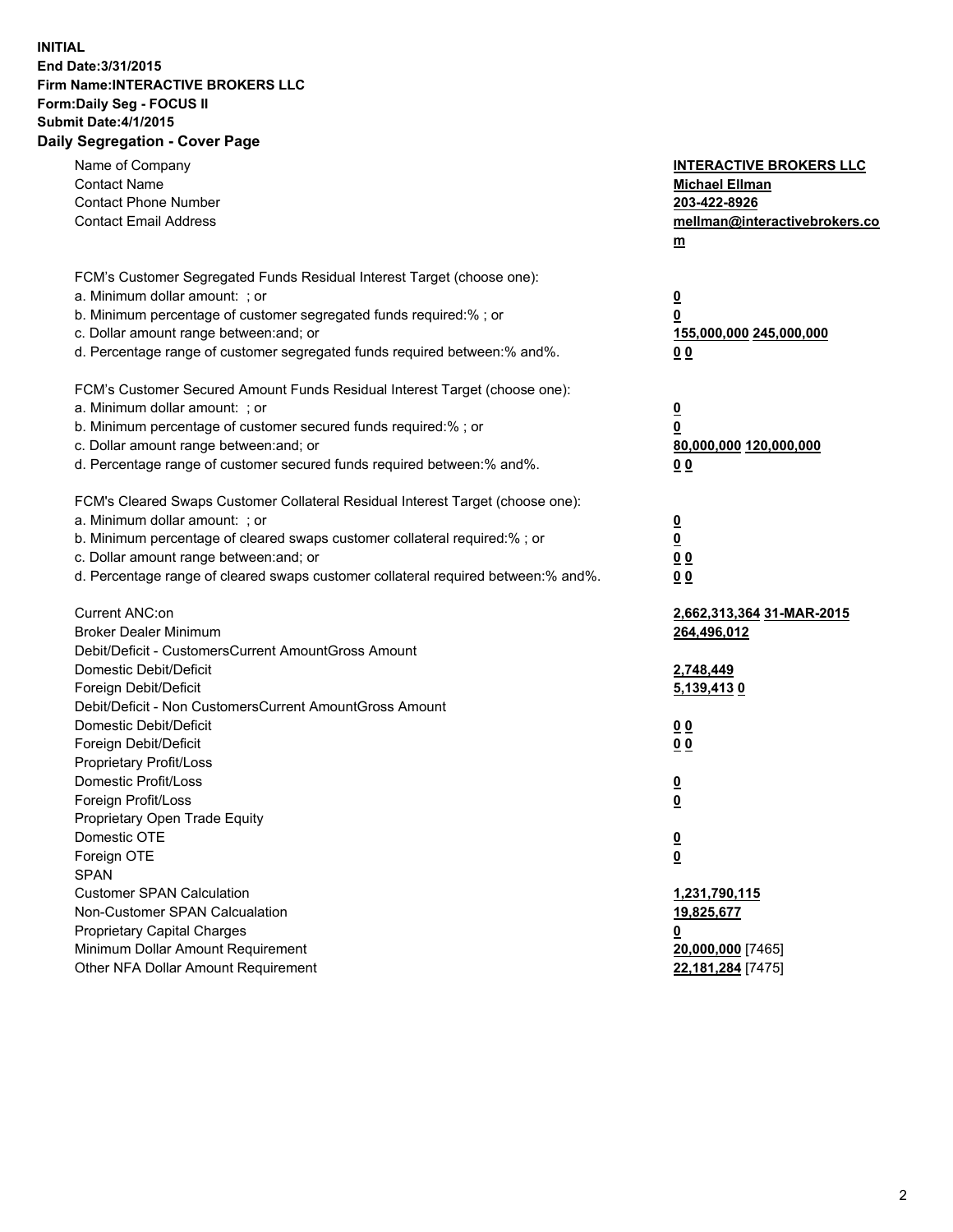## **INITIAL End Date:3/31/2015 Firm Name:INTERACTIVE BROKERS LLC Form:Daily Seg - FOCUS II Submit Date:4/1/2015 Daily Segregation - Secured Amounts**

|     | Foreign Futures and Foreign Options Secured Amounts                                                        |                                    |
|-----|------------------------------------------------------------------------------------------------------------|------------------------------------|
|     | Amount required to be set aside pursuant to law, rule or regulation of a foreign                           | $0$ [7305]                         |
|     | government or a rule of a self-regulatory organization authorized thereunder                               |                                    |
| 1.  | Net ledger balance - Foreign Futures and Foreign Option Trading - All Customers                            |                                    |
|     | A. Cash                                                                                                    | 434,087,139 [7315]                 |
|     | B. Securities (at market)                                                                                  | $0$ [7317]                         |
| 2.  | Net unrealized profit (loss) in open futures contracts traded on a foreign board of trade                  | 20,900,322 [7325]                  |
| 3.  | Exchange traded options                                                                                    |                                    |
|     | a. Market value of open option contracts purchased on a foreign board of trade                             | 336,790 [7335]                     |
|     | b. Market value of open contracts granted (sold) on a foreign board of trade                               | -116,700 [7337]                    |
| 4.  | Net equity (deficit) (add lines 1. 2. and 3.)                                                              | 455,207,551 [7345]                 |
| 5.  | Account liquidating to a deficit and account with a debit balances - gross amount                          | 5,139,413 [7351]                   |
|     | Less: amount offset by customer owned securities                                                           | 0 [7352] 5,139,413 [7354]          |
| 6.  | Amount required to be set aside as the secured amount - Net Liquidating Equity                             | 460,346,964 [7355]                 |
|     | Method (add lines 4 and 5)                                                                                 |                                    |
| 7.  | Greater of amount required to be set aside pursuant to foreign jurisdiction (above) or line                | 460,346,964 [7360]                 |
|     | 6.                                                                                                         |                                    |
|     | FUNDS DEPOSITED IN SEPARATE REGULATION 30.7 ACCOUNTS                                                       |                                    |
| 1.  | Cash in banks                                                                                              |                                    |
|     | A. Banks located in the United States                                                                      | 18,188,771 [7500]                  |
|     | B. Other banks qualified under Regulation 30.7                                                             | 0 [7520] 18,188,771 [7530]         |
| 2.  | Securities                                                                                                 |                                    |
|     | A. In safekeeping with banks located in the United States                                                  | 363,782,206 [7540]                 |
|     | B. In safekeeping with other banks qualified under Regulation 30.7                                         | 0 [7560] 363,782,206 [7570]        |
| 3.  | Equities with registered futures commission merchants                                                      |                                    |
|     | A. Cash                                                                                                    | $0$ [7580]                         |
|     | <b>B.</b> Securities                                                                                       | $0$ [7590]                         |
|     | C. Unrealized gain (loss) on open futures contracts                                                        | $0$ [7600]                         |
|     | D. Value of long option contracts                                                                          | $0$ [7610]                         |
|     | E. Value of short option contracts                                                                         | 0 [7615] 0 [7620]                  |
| 4.  | Amounts held by clearing organizations of foreign boards of trade                                          |                                    |
|     | A. Cash                                                                                                    | $0$ [7640]                         |
|     | <b>B.</b> Securities                                                                                       | $0$ [7650]                         |
|     | C. Amount due to (from) clearing organization - daily variation                                            | $0$ [7660]                         |
|     | D. Value of long option contracts                                                                          | $0$ [7670]                         |
|     | E. Value of short option contracts                                                                         | 0 [7675] 0 [7680]                  |
| 5.  | Amounts held by members of foreign boards of trade                                                         |                                    |
|     | A. Cash                                                                                                    | 168,256,787 [7700]                 |
|     | <b>B.</b> Securities                                                                                       | $0$ [7710]                         |
|     | C. Unrealized gain (loss) on open futures contracts                                                        | 9,961,708 [7720]                   |
|     | D. Value of long option contracts                                                                          | 336,802 [7730]                     |
|     | E. Value of short option contracts                                                                         | -116,701 [7735] 178,438,596 [7740] |
| 6.  | Amounts with other depositories designated by a foreign board of trade                                     | $0$ [7760]                         |
| 7.  | Segregated funds on hand                                                                                   | $0$ [7765]                         |
| 8.  | Total funds in separate section 30.7 accounts                                                              | 560,409,573 [7770]                 |
| 9.  | Excess (deficiency) Set Aside for Secured Amount (subtract line 7 Secured Statement<br>Page 1 from Line 8) | 100,062,609 [7380]                 |
| 10. | Management Target Amount for Excess funds in separate section 30.7 accounts                                | 80,000,000 [7780]                  |
| 11. | Excess (deficiency) funds in separate 30.7 accounts over (under) Management Target                         | 20,062,609 [7785]                  |
|     |                                                                                                            |                                    |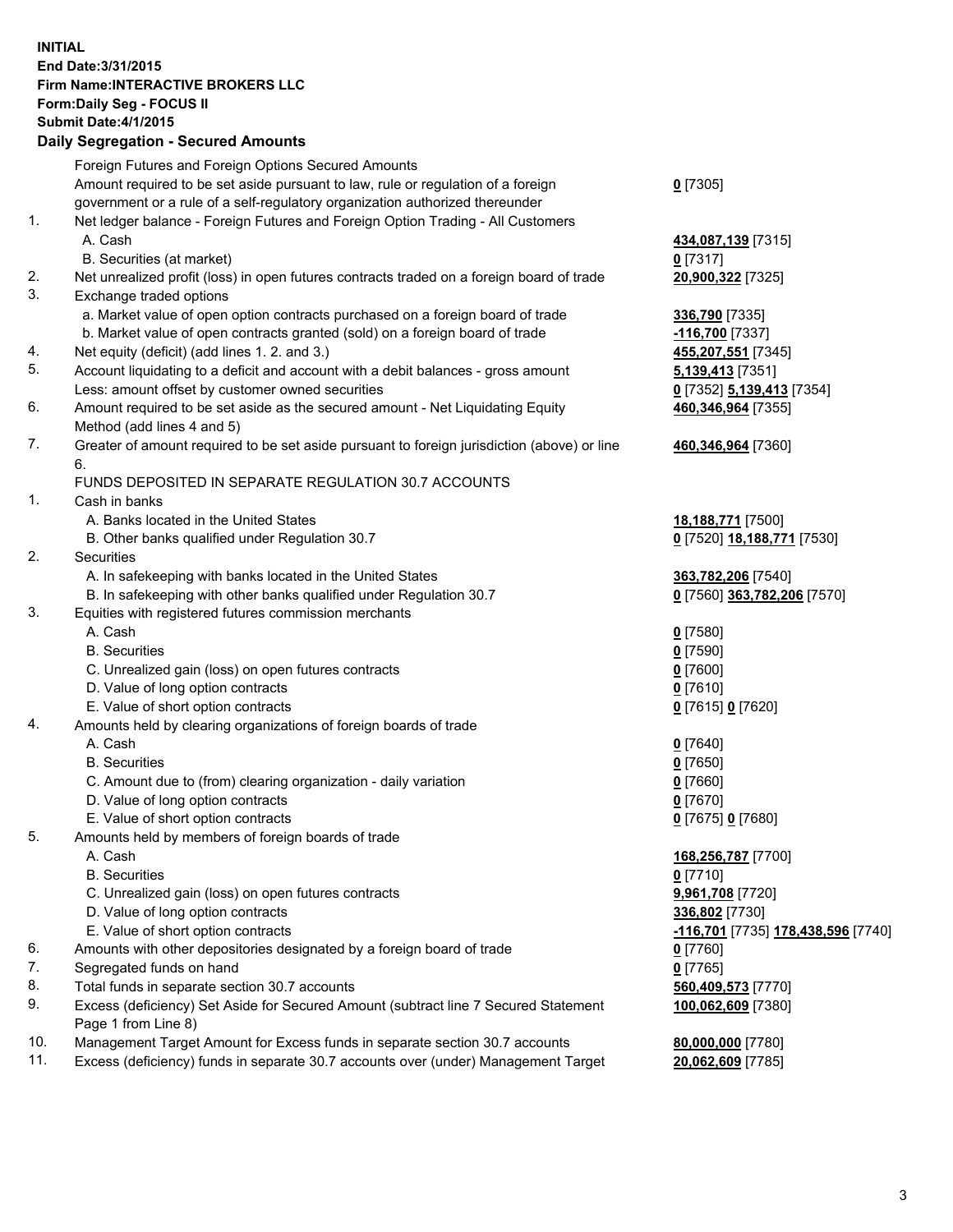**INITIAL End Date:3/31/2015 Firm Name:INTERACTIVE BROKERS LLC Form:Daily Seg - FOCUS II Submit Date:4/1/2015 Daily Segregation - Segregation Statement** SEGREGATION REQUIREMENTS(Section 4d(2) of the CEAct) 1. Net ledger balance A. Cash **2,522,826,058** [7010] B. Securities (at market) **0** [7020] 2. Net unrealized profit (loss) in open futures contracts traded on a contract market **-6,041,468** [7030] 3. Exchange traded options A. Add market value of open option contracts purchased on a contract market **118,241,789** [7032] B. Deduct market value of open option contracts granted (sold) on a contract market **-189,526,142** [7033] 4. Net equity (deficit) (add lines 1, 2 and 3) **2,445,500,237** [7040] 5. Accounts liquidating to a deficit and accounts with debit balances - gross amount **2,748,449** [7045] Less: amount offset by customer securities **0** [7047] **2,748,449** [7050] 6. Amount required to be segregated (add lines 4 and 5) **2,448,248,686** [7060] FUNDS IN SEGREGATED ACCOUNTS 7. Deposited in segregated funds bank accounts A. Cash **267,495,981** [7070] B. Securities representing investments of customers' funds (at market) **1,520,424,844** [7080] C. Securities held for particular customers or option customers in lieu of cash (at market) **0** [7090] 8. Margins on deposit with derivatives clearing organizations of contract markets A. Cash **13,329,421** [7100] B. Securities representing investments of customers' funds (at market) **109,323,267** [7110] C. Securities held for particular customers or option customers in lieu of cash (at market) **0** [7120] 9. Net settlement from (to) derivatives clearing organizations of contract markets **-1,543,449** [7130] 10. Exchange traded options A. Value of open long option contracts **3,225,531** [7132] B. Value of open short option contracts **-8,914,611** [7133] 11. Net equities with other FCMs A. Net liquidating equity **-42,525,313** [7140] B. Securities representing investments of customers' funds (at market) **828,348,633** [7160] C. Securities held for particular customers or option customers in lieu of cash (at market) **0** [7170] 12. Segregated funds on hand **0** [7150] 13. Total amount in segregation (add lines 7 through 12) **2,689,164,304** [7180] 14. Excess (deficiency) funds in segregation (subtract line 6 from line 13) **240,915,618** [7190] 15. Management Target Amount for Excess funds in segregation **155,000,000** [7194]

16. Excess (deficiency) funds in segregation over (under) Management Target Amount Excess

**85,915,618** [7198]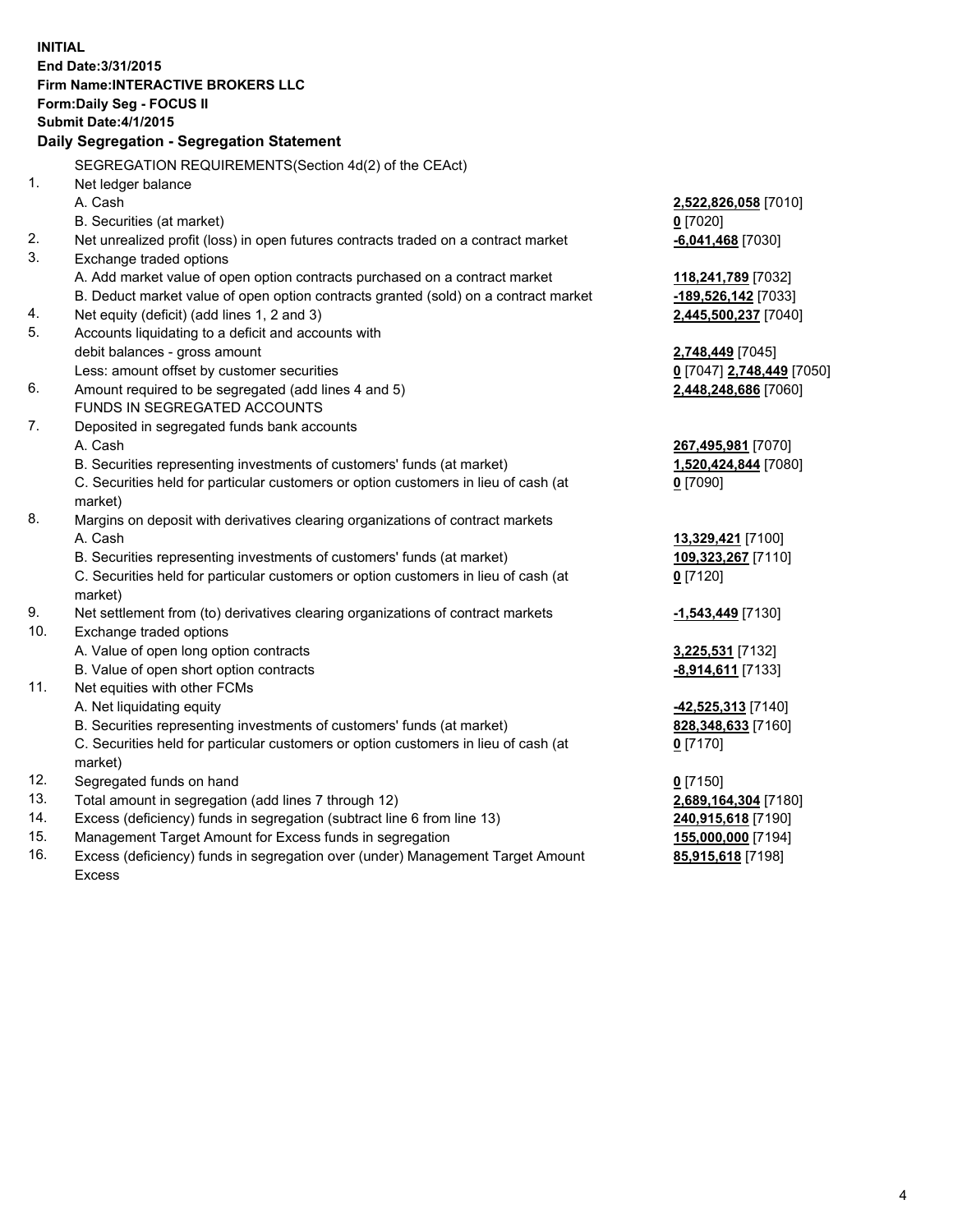## **INITIAL End Date:3/31/2015 Firm Name:INTERACTIVE BROKERS LLC Form:Daily Seg - FOCUS II Submit Date:4/1/2015 Daily Segregation - Supplemental**

| $\blacksquare$           | Total gross margin deficiencies - Segregated Funds Origin                                                                        | 48,994 [9100]    |
|--------------------------|----------------------------------------------------------------------------------------------------------------------------------|------------------|
| $\sim$                   | Total gross margin deficiencies - Secured Funds Origin                                                                           | 1,026,381 [9101] |
| $\blacksquare$           | Total gross margin deficiencies - Cleared Swaps Customer Collateral Funds Origin                                                 | $0$ [9102]       |
| $\blacksquare$           | Total gross margin deficiencies - Noncustomer and Proprietary Accounts Origin                                                    | $0$ [9103]       |
| $\blacksquare$           | Total number of accounts contributing to total gross margin deficiencies - Segregated<br>Funds Origin                            | 4 [9104]         |
| $\blacksquare$           | Total number of accounts contributing to total gross margin deficiencies - Secured<br>Funds Origin                               | 7 [9105]         |
| $\overline{\phantom{a}}$ | Total number of accounts contributing to the total gross margin deficiencies - Cleared<br>Swaps Customer Collateral Funds Origin | $0$ [9106]       |
| $\overline{\phantom{a}}$ | Total number of accounts contributing to the total gross margin deficiencies -<br>Noncustomer and Proprietary Accounts Origin    | $0$ [9107]       |
| -                        | Upload a copy of the firm's daily margin report the FCM uses to issue margin calls<br>which corresponds with the reporting date. |                  |

03.31.2015 Commodity Margin Deficiency Report.xls